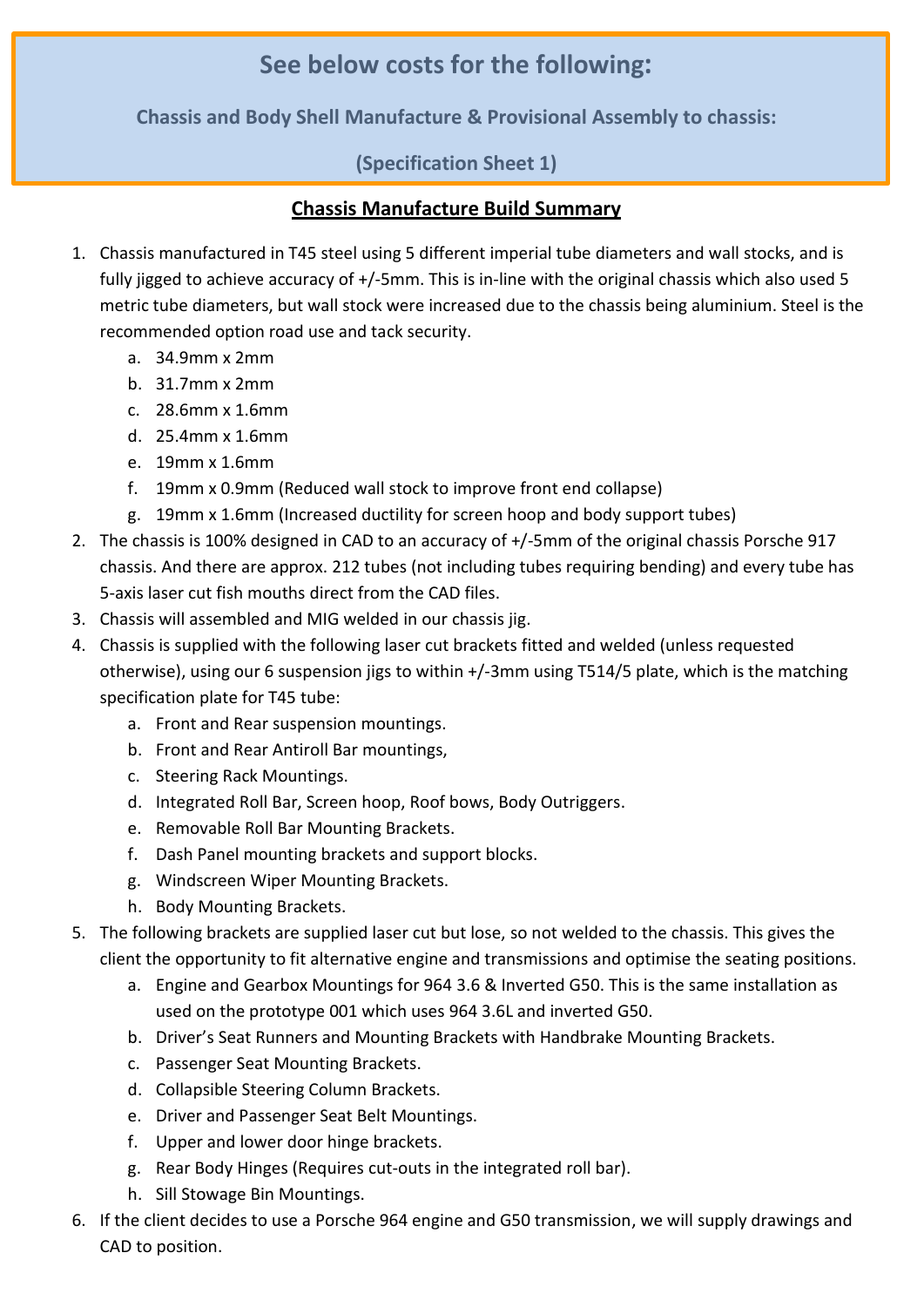- 7. If the client decides to use our seat runners, seat belt mountings, column brackets, and door and rear body hinges we will supply drawings and CAD to position.
- 8. The chassis will be supplied with oil coating to protect against rust during transport. This will allow the welding of any additional or alternative brackets required.
- 9. Below a selection of images of the completed prototype chassis etch primed in matt black.

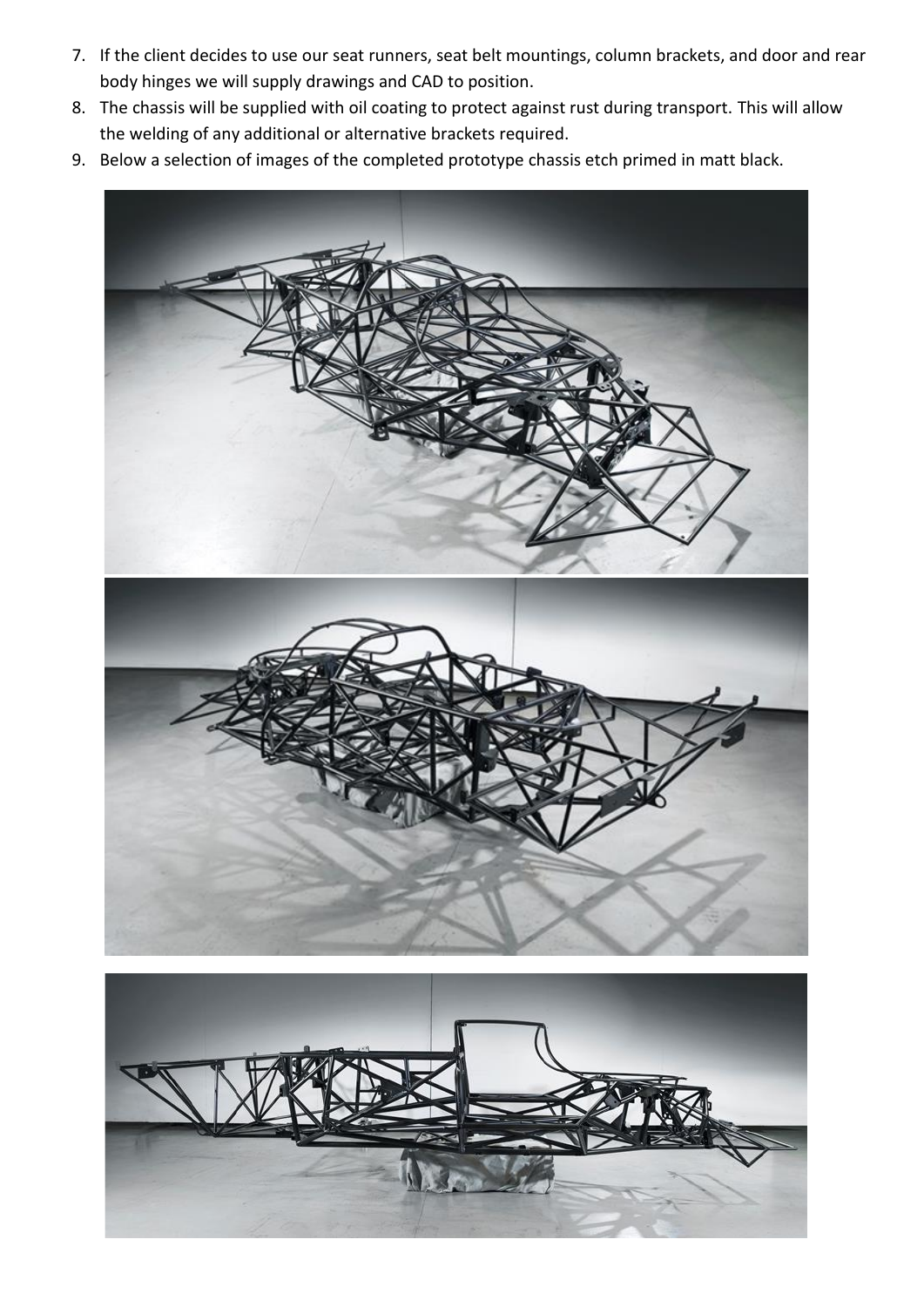## **Body Shell Manufacture & Provisional Assembly to chassis.**

- 1. Manufacture of a complete set of Body Panel Mouldings in either Gulf Blue or Porsche Grand Prix White gel coat.
	- a. Front Body Moulding to bulkhead, including the Head Lamp Inserts.
	- b. Oil Cooler Panel Moulding.
	- c. Rear Body Moulding from bulkhead (Engine Cover).
	- d. RH and LH Sill Mouldings.
	- e. RH and LH Doors.
- 2. If the client wants an alternative livery, we can manufacture the body in Grand Prix White gel coat, as this enables the client to wrap the in the preferred livery, rather than painting. This also allows the livery to be changed more easily.
- 3. Pre-assembly of the Front and Rear body mouldings, RHS and LHS Sill mouldings, to the chassis mounting brackets to ensure body panels fit correctly to the chassis.
- 4. During the pre-assembly of the front and rear body and sill panels to the chassis, we will also be checking the fit of the doors and oil cooler cover moulding.
- 5. Laser cutting of the door and rear body hinges brackets, and purchase of the Door Ball and Socket hinges in preparation for provisional fit of the door and rear body tubes and hinges.
- 6. We will supply door frame aluminium tubes bent to approx curvature to match the front body door aperture. Each door has 4 tubes, which will require the curvature tuned to match the aperture once the front body panel is glassed to the chassis.
- 7. Final fit of the front body and sills, and the hinged doors and rear body, and glassing of the tubes to the doors and rear body to be completed by the customer, once the chassis is painted or powder coated. Icon Engineering will support the customer with knowledge from the prototype build during the final body fit stage.
- 8. Upon completion of the provisional fit of the body panels to the chassis, Icon engineering will mount the body on to plates attached to the chassis which will enable the body to be disassembled during the rest of the build process.
- 9. Removal of the front body clip, will improve access for the installation of the dash panel and cockpit components and the front inner wings, and suspension.
- 10. The prototype was built in the opposite way, that the front body panel and sills were glassed to the chassis prior to the installation of the dash panel and cockpit assembly. It is possible to build in either way, but access once the front body is more difficult.
- 11. For customer builds, the body will be mounted to the chassis on plates attached to the frame. This gives the client the flexibility to remove the body panels for the welding of additional brackets and the fitting of the inner front wings. Once the chassis been completed with all additional brackets and inner front wings fitted, the front body clip and sills can be glassed to the chassis.
- 12. Below a selection of images of the Grand Prix White gel coat body mounted to the chassis.